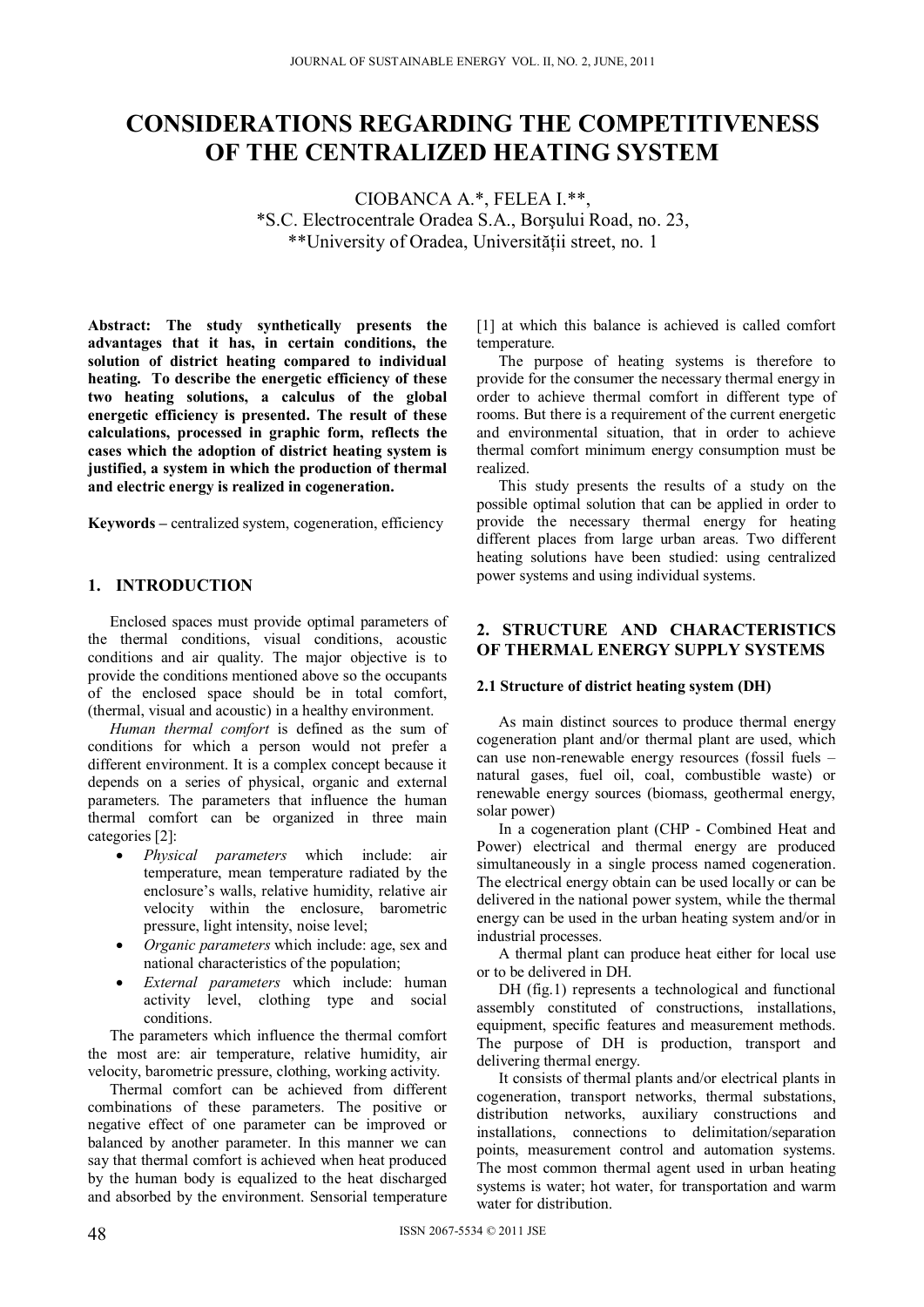

**Fig. 1 DH - District Heating - Principle Scheme** 

Thermal energy produced in the source is transported in form of hot water (primary agent), through primary thermal network to thermal substations. In thermal substations, it occurs the heat exchange between the primary and the secondary agent and thermal energy is delivered to the final consumer using secondary thermal networks. There is a possibility to provide to some of the consumers thermal energy directly from the primary thermal networks, in this case the heat exchange between the primary agent and final consumer's installation occurs in thermal mini-substations, apartment building or individual building level.

Because of the importance, complexity and multiple implications which providing heat it has, establishing a heating solution must consider the following aspects: energetic, ecological, sociological and economical.

This study focuses on the energetic aspect. In terms of energy important elements are: thermal load and consumption curve, consumers displacement consumption density (with respect to area or network length), method of producing thermal energy (cogeneration or individual sources).

#### **2.2. Thermal charge**

Thermal energy supply systems fills all heat needs for low and medium temperatures as long as thermal load's size, concentration and disposition allows to economically use centralized supply method. Thermal energy consumes may be characterized using the several criteria. Most important of them are: goal, annual consumption duration, thermal agent type used for transport and distribution.

Urban consumption represents the thermal energy consumption with the purpose of creating imposed home or work conditions and supplying domestic hot water. This type of consumption consists of two components: heat consumption during the whole year (domestic hot water) and seasonal consumption (used for home heating)

An example of thermal energy consumption duration curve is presented in Fig.2. The curve reflects that the variation of thermal charge during a year is changing between 15% (in summer) and 100% (in winter). This requires choosing the type and the number of supplies to ensure functioning in the maximum efficiency area.



**Fig.2 Annual consumption duration curve for thermal energy** 

#### **2.3. Consumption density**

Thermal energy losses when transporting it by hot water or warm water, depends on the absolute value of the thermal load, on the temperature of the primary thermal agent in the outgoing pipeline and in return pipeline, on the ambient environment temperature and on the transport and distribution network characteristics (length, diameter, insulation, assembling solution). As a relative value, expressed in percentages of the transported heat quantity, they depend on the thermal consumption density, on mean transport distance and also depends on the network load compared to the nominal transport capacity.

At partial loads of the transport and distribution system, losses of the transported thermal energy are greater than 10 - 20%, the percentage values can be even higher if the load is lower so they can reach over 50% [1]. This can justify the use of a centralized system in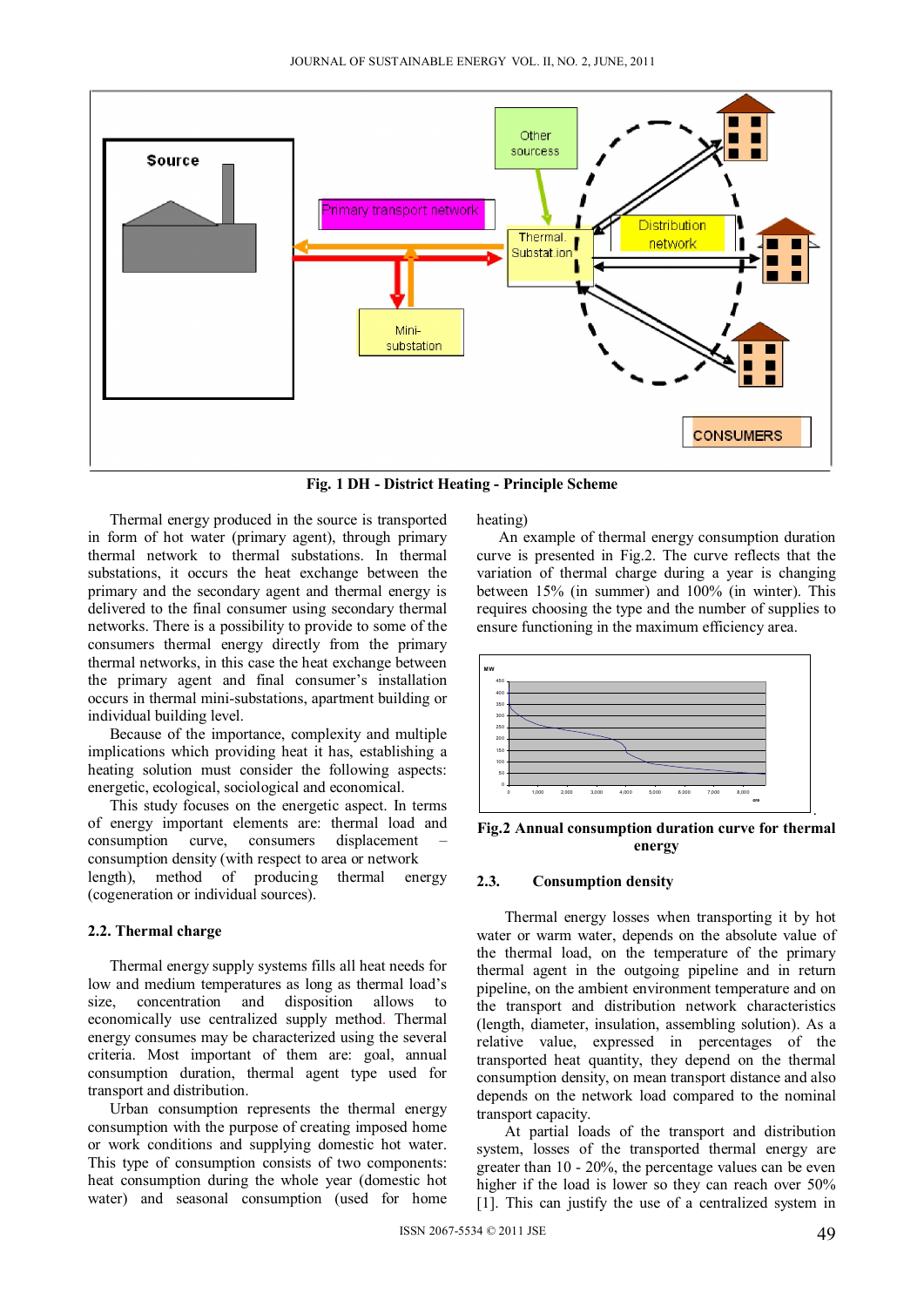large urban areas where an optimal load of the transport and distribution networks does exist.

### **2.4. Thermal energy production methods**

Producing thermal energy for heating and domestic hot water must be realized at a high level of energetic efficiency and low production costs at high quality, safety and continuity standards, and a low pollution level. An important solution for thermal energy production is cogeneration (CHP).

Cogeneration provides, using the same system and the same fuel source, the combined and simultaneously production of thermal and electrical energy with primary fuel energy usage at a high overall efficiency, which can reach mean values of over 85% compared to individual energy production, in this case, overall efficiency can reach 68-70% [4].

In this manner lower costs of thermal and electrical energy are obtained, because of the fuel saving obtained in the combine thermodynamic cycle, and also results an environment pollution reduction, because of the lower quantities of fossil fuel used for the same amount of energy produced.

Lately, across Europe and the world, one can notice an increased interest in cogeneration, including low and medium power because of the important contribution to increase the efficiency in energetic field, of the existing technologies (by this way reducing the usage of primary fuel) also maintaining a cleaner environment by reducing pollution levels.

# **3. THE COMPARATIVE ANALYSIS OF THE SUPPLY SOLUTIONS FOR THE URBAN CONSUMER**

Comparative analysis between the cogeneration and separate production of electricity and heat, must consider the entire system of production-transportationdistribution-consumption of the two forms of energy.

Chosen for analysis was the case of heat and electricity supplying to the urban consumer by CHP or by separate sources. Separate sources, in this case, are the heat-only-plant, located at the place of consumption, and the power plant, electric energy produced here is brought to the consumer by high voltage electrical networks.

The main elements of the whole system of production-transportation-distribution-consumption by CHP and separate sources are presented in fig. 3 the following notations were used: S.PTDC CCG – production-transportation-distribution-consumption system for electric and thermal energy with a cogeneration power plant, CCG – cogeneration power plant, TEE – power transformer, RD.EE – electricity distribution network, RTP – thermal agent primary transmission network, PT - thermal substation, RTS – thermal agent secondary transmission network, S.PTDC.PS – separate electric and thermal energy production system, CTE – thermoelectric power plant, REIT – high voltage electric network, C.EE – electricity consumers, C.Q – thermal energy consumers.



**Fig. 3. Block diagram of the electric and thermal energy supply for the urban consumer through S.PTDC.CHP and S.PTDC.SP** 

Determining energy production overall efficiency for the two forms of energy, for the two production ways separate production and cogeneration, was performed considering the following hypotheses:

- Energy produced has the same amount;
- Both solutions use the same fuel;
- The combustion efficiency are identical in both cases;
- Energy quantities considered at the sources boundaries are as follows:
- Separate energy production case: thermal and thermoelectric power plants boundaries (there aren't considered the electric energy losses in the transportation and distribution networks );
- Cogeneration case : boundary of the CCG;

In the case of S.PTDC.CCG both energy types are considered to be produced strictly in cogeneration

In order to compare overall efficiency for the whole S.PTDC of the two energy types, we assume that: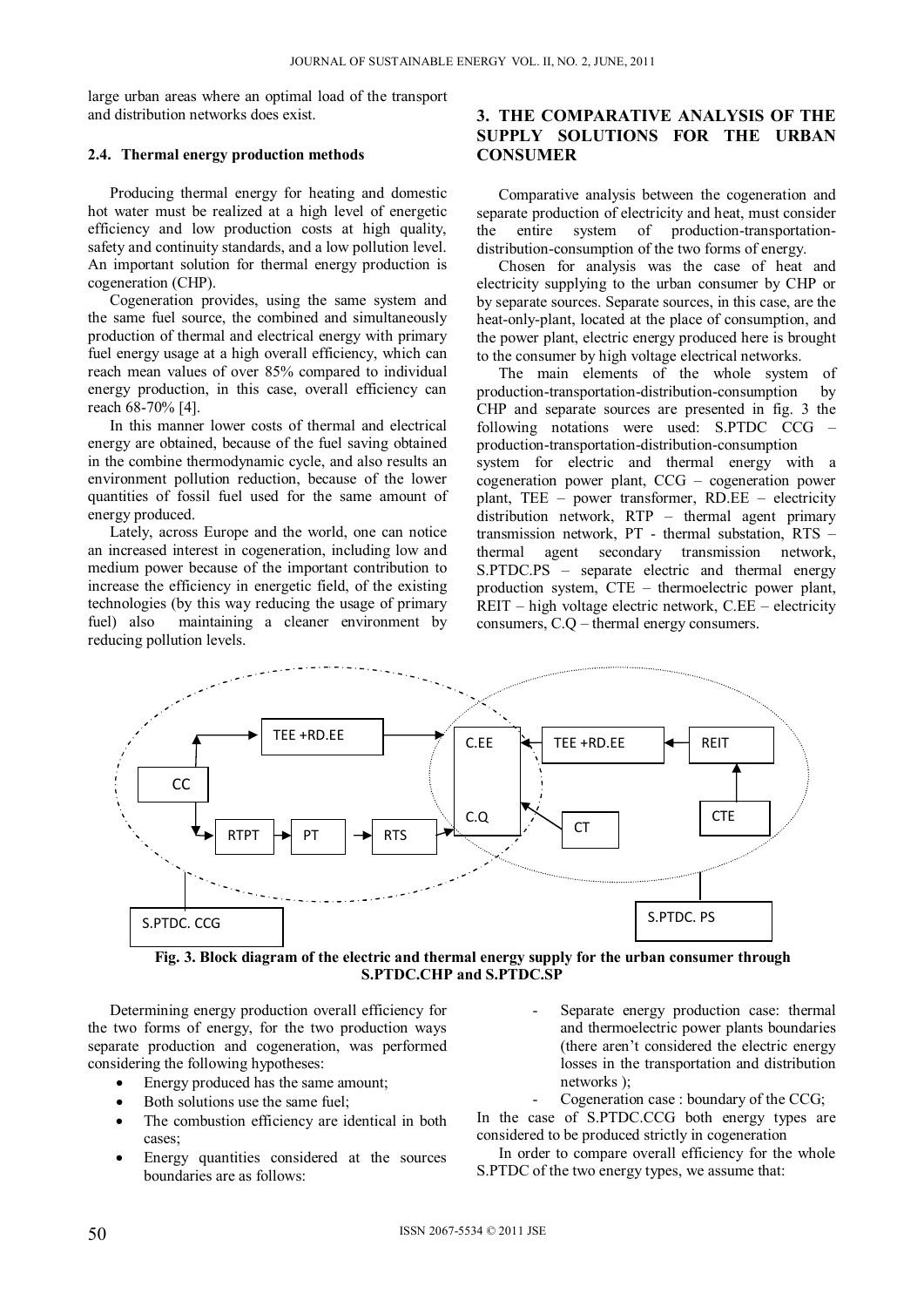- At the consumer's level electric and thermal energy the population receives is identical – quantitative and qualitative – for both cases;
- The electric energy produced in a cogeneration system is consumed at the level of the distribution network in which it is inserted (e.g. an urban setting identical with the one the thermal energy supply is provided for);
- Electrical appliances have the same technical and functional characteristics in both energy production solutions (they set the same qualitative and quantitative frame);
- The transportation distances between different subassemblies of the S.PTDC are the same for both energy production solutions.
- Technical and functional characteristics of different transportation and distribution subassemblies for each type of energy taken into consideration are the same in both energy production solutions.
- Different subassemblies that together compose the S.PTDC have same efficiency coefficients independent of the type of energy production that has been used.

Related to these assumptions, mathematical expressions for the global efficiencies are given by the following relations [1]:

a) S.PTDC. PS case:

$$
\eta_{SPS} = \frac{y_c + 1}{\frac{y_c}{\eta_{SPS}^E} + \frac{1}{\eta_{SPS}^Q}}
$$
(1)

### b) S.PTDC. CCG case:

$$
\eta_{s.ccc} \frac{y_c + 1}{\frac{y_c}{n_{\text{STDC.ccc}}} \left( \frac{1}{\eta_{\text{ice}}} + \frac{1}{\eta_{\text{ice}} \cdot y_{\text{cc}}} - \frac{1}{\eta_{\text{mv}} \cdot y_{\text{cc}}} \right) + \frac{1}{\eta_{\text{mv}} \cdot n_{\text{STDC.ccc}}^o} \tag{2}
$$

Symbols used:

yc – consumption structure index [kWhe/kWht];

 $\eta_{SPS}^E$  - the total efficiency for production, transportation, distribution and consumption of thermal energy produced separately;

 $\eta_{\rm sys}^Q$  - the total efficiency for production, transportation, distribution and consumption of thermal energy produced separately;

 $\eta_{\text{STDC\_CCG}}^E$  - the total efficiency for production, transportation, distribution and consumption of thermal energy produced through cogeneration;

 $\eta_{STDC,CG}^Q$  - the total efficiency for production, transportation, distribution and consumption of thermal energy produced through cogeneration;

yICG - the cogeneration index of the cogeneration power plant [kWhe/kWht];

 $\eta_{ICG}$  - the efficiency of the cogeneration power installation

 $\eta_{ITV}$  - the efficiency of the peek thermal system

Usual subassembly energetic efficiencies values [1] for electricity (S.PTDC.EE) and thermal energy (S.PTDC.Q) transportation, distribution and consumption are presented in the table below:

Using  $(1)$ ,  $(2)$  relations and efficiency values similar to those presented in table no. 1, global efficiency variation has been calculated for individual production  $(\eta_{SPS})$  respectively in case of cogeneration  $(\eta_{SCCG})$ , the calculations were made considering the load structure that must be fulfilled. The mean values for the following parameters have been considered: cogeneration index  $y_{ICG}$ =0,7 kWhe/kWht, corresponding to a CCG with a gases turbine,  $\eta_{ICG}$ =84%,  $\eta_{ITV}$ =88%,  $\eta_{SPEE}$ =35%,  $\eta_{REIT}$ =95%,  $\eta_{TEE+RDEE}$ =90%. For S.TDC.Q in S.PDTC case. CCG the efficiency is:

$$
\eta_{STDC}^Q = \{60, 70, 80\} \%
$$

and in S.PDC.PS case the efficiency is:

$$
\eta_{STDC}^Q = \{60, 80, 95\} \%
$$

The results are presented in the graph fig.4

|  |                                     | Table no.1. The energetic efficiency of the |  |
|--|-------------------------------------|---------------------------------------------|--|
|  | S.PTDC.EE and S.PTDC.Q subassembles |                                             |  |

|                                                                  | S.PTDU.EE and S.PTDU.Q subassembles<br><b>Efficiencies' nominal value</b> |            |         |            |  |  |
|------------------------------------------------------------------|---------------------------------------------------------------------------|------------|---------|------------|--|--|
| The characteristic S.PTDC<br>subassembly                         |                                                                           | [%]        |         |            |  |  |
|                                                                  |                                                                           | minimal    | maximal | current    |  |  |
|                                                                  | Energy production<br>system (SP.EE)                                       | 30         | 50      | 35         |  |  |
| Energy                                                           | Cogeneration<br>system (ICG)                                              | 78         | 88      | 84         |  |  |
| Production (SP)                                                  | Power plants (CT)                                                         | 80         | 92      | 88         |  |  |
|                                                                  | Peek thermal<br>system (ITV)                                              | 80         | 92      | 88         |  |  |
|                                                                  | High voltage<br>electrical network<br>(RE.IT)                             | 94         | 96      | 95         |  |  |
| Transportation,<br>distribution and<br>consumption<br>(S.TDC.EE) | Transformers<br>+electricity<br>distribution<br>network (TEE<br>$+RD.EE)$ | 88         | 92      | 90         |  |  |
|                                                                  | Appliances<br>functioning on<br>electricity (AC.EE)                       | AWP        | 100     | <b>AWP</b> |  |  |
|                                                                  | Primary thermal<br>network (RTP)                                          | 87         | 94      | 92         |  |  |
| Transportation,<br>distribution and                              | Thermal<br>Substations (PT)                                               | 95         | 99      | 98         |  |  |
| consumption<br>(S.TDC.Q)                                         | Secondary thermal<br>network (RTS)                                        | 83         | 92      | 90         |  |  |
|                                                                  | Appliances<br>functioning on<br>electricity (AC.Q)                        | <b>AWP</b> | 100     | <b>AWP</b> |  |  |

AWP - In accordance with the appliance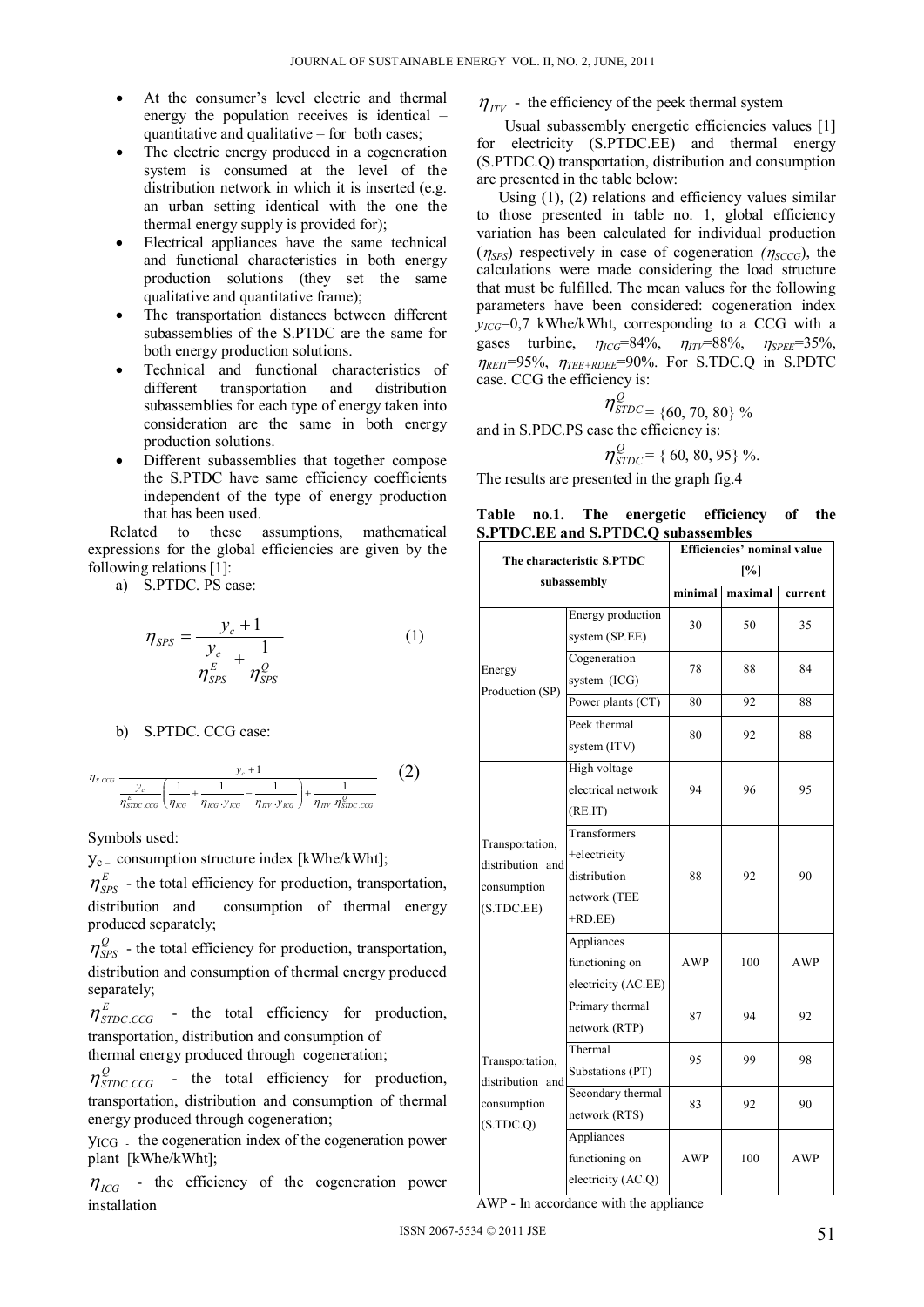

**Fig. 4 -S.CCG şi-S.PS varation function of the structure index** 

In order to determine the variation domains of  $\eta_{SPS}$ and  $\eta_{SCCG}$  function of the structure index ( $y_c=0.5 - 1.0$ ) kWh<sub>e</sub>/kWh<sub>t</sub>), for limited values of  $\eta_{STDC}^Q$ ,  $\eta_{SPEE}$  and  $\eta_{\text{ICCG}}$  as fallowing  $\eta_{STDCCCG}^{Q}$  ={60, 80}%,  $\eta_{STDCTS}^{Q}$  ={80, 95}%,  $\eta_{SPEE}$ ={30, 50}%,  $\eta_{\text{ICCG}}$ ={80, 88}%. Using these values we obtain the results from fig. 5.



 **for limited values of**  $\eta_{STDC}^Q$ **,**  $\eta_{SPEE}$  **and**  $\eta_{ICCG}$ **.**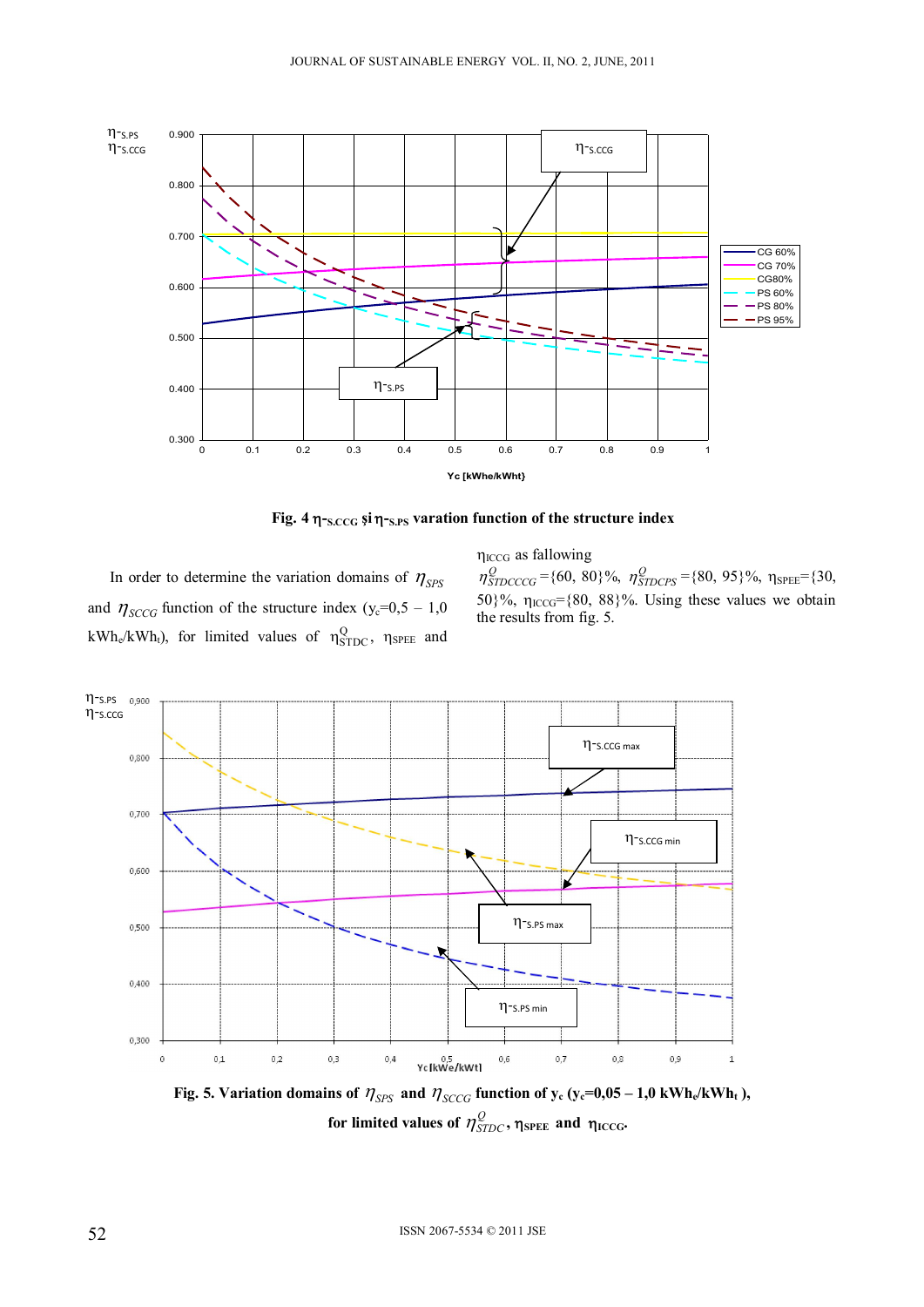The results obtained highlight the following conclusions:

a) Global efficiency  $\eta_{SPS}$  and  $\eta_{SCCG}$  depends on:

- The structure of the energy need of the consumers y<sub>c</sub>:
- Overall efficiency of production-transportdistribution-consume for the two energy forms using:

$$
\rightarrow \eta_{\rm SPS}^E
$$
 and 
$$
\eta_{\rm SPS}^Q
$$
 for individual production;

- $\rightarrow$  ( $\eta_{\text{ICG}}$ ,  $\eta_{\text{ITV}}$ ) and, ( $\eta_{\text{STDC,CCG}}^E$   $\eta_{\text{STDC,CCG}}^Q$ ), in case of cogeneration;
- Thermodynamic performances cogeneration, through  $y_{ICG}$ ;

b) In S.PTDC.PS case,  $\eta_{SPS}$  is highly influenced by  $y_c$ ,

 $\eta_{SPS}$  decreasing while the electric energy consumption is increasing in the analyzed area.

c) In S.PTDC.CCG case,  $η<sub>SCCG</sub>$  is influenced very little by  $y_c$ . This is explained by the fact that in cogeneration what is being reduced with the delivered electric energy is increased in form of delivered thermal energy, thus while  $y_c$  is being modified the total energy production from ICG (thermal energy + electric energy) is modified very little. Thus,  $\eta_{ICG}$  is being influenced very little bye

the y<sub>c</sub> variation so  $\eta_{SCG}$  is almost not sensitive to y<sub>c</sub> variation.

d)  $\eta_{\text{SCCG}}$  is highly affected by  $\eta_{\text{STDC\_CCG}}^Q$ .

e) While the transport and distribution of heat system efficiency from the individual system is decreasing, the centralized heating solution using cogeneration power plants is more efficient than the individual solution

 $($  $\eta_{SCGG}$  $>$  $\eta_{SPS}$ <sub>)</sub>, for values lower than y<sub>c</sub>. Values for

which  $\eta_{SCCG}$   $\gamma_{SPS}$  are limited,  $y_c$  must have values

over 0,2 kWhe/kWht and  $\eta_{STDCCGG}^Q$  over 75%.

Considering the above mentioned results, according to the system ensemble it results that the cogeneration solution may be more efficient than the individual solution if  $y_c > 0.2$  and the heat losses in STDC are maximum 25%. Consume structure is realized in large urban areas and keeping losses under mentioned level is possible using: modern distribution and transport networks, pre-insulated pipes, correct sizing of RTP and RTS, unitary heating areas implementation which ensure an optimal thermal load (consumption density) of RTP and RTS. (primary and secondary transport networks)

Once set the limits where the centralized system becomes more efficient, from an energetic point of view, we may go on by appraising the other factors that characterize a heating system, mainly ecological, social and economic factors, starting from the energetic factor.

#### *a) Ecological factors*

Energetic efficiency is a decisive in determining the heating system solution, because of the significant fuel savings it may generate. Low fuel consumption leads to decreased pollutant emissions along the entire chain: extraction, transport, handling at the consumption site, burning process.

Energy production by medium and high capacity cogeneration plants, allows introducing new, more advanced, depolluting technologies, not applicable at individual systems.

## *b) Social factors*

A centralized system eliminates some major inconveniences of the individual systems, like fire, explosion and pollution.

Through its position towards the users, the cogeneration plant represents a safe energy source, as it is able to function independently, in case the public grid is interrupted.

The centralized supply system may include more cogeneration plants that use different fuel types (considered more sources for the same system), offering flexibility, safety and adaptability to accessible fuels. This is not possible in case of individual systems.

### *c) Economic factors*

Reducing fuel consumption implies reducing production costs of thermal and electric energy.

The cogeneration solution can be seen as bringing the production source closer to the consumer, compared to supplying their households from the national transport system. As a result, the electricity transport losses will decrease, as well as the costs of electricity at the consumer level. The closer the cogeneration plant is to the consumers, the bigger these savings will be.

## **4. CONCLUSIONS**

1. Providing thermal energy for heating systems is a necessity not an option. Energetic resources beeing limited, choosing a heating system needs a specific approach, where the energetic efficiency is the major factor.

2. The analysis model presented in this paper highlights the elements needed for an energetic assessment of the heating system. These are:

- Losses of RST, PT, RTP, influenced by:
	- consumption density;
	- quality and reliability of the RST, PT, RTP;
- Existence of electric energy consumers in the area;
- Energetic efficiency of the cogeneration plant.